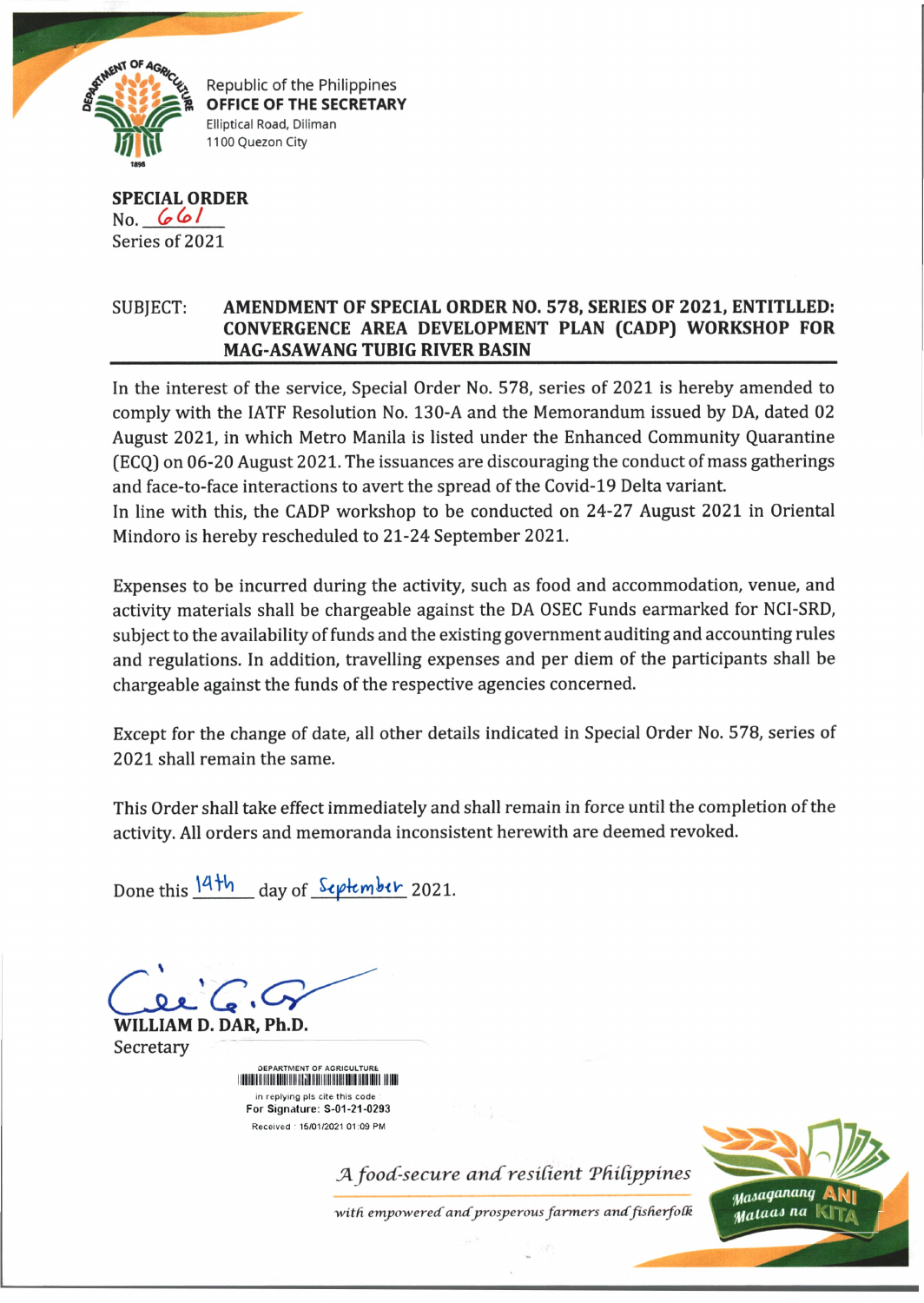

Republic of the Philippines OFFICE OF THE SECRETARY **Elliptical Road, Diliman** 1100 Quezon City

A for set*or/*

#### **BRIEFER**

#### **A. SUBJECT**

Amendment to Special Order No. 578, series of 2021 (Amended Special Order No. 63, series of 2021): Convergence Area Development Plan (CADP) Workshop for Mag-asawang Tubig River Basin, 24-27 August 2021, Oriental Mindoro

### **B. BACKGROUND/RATIONALE**

This has reference to Special Order No. 578, series of 2021 (Amended Special Order No. 63, series of 2021) on the Convergence Area Development Plan (CADP) Workshop for Mag-asawang Tubig River Basin scheduled on 24-27 August 2021 in Oriental Mindoro. Attached is the briefer and draft Special Order, for your reference.

The revised/draft Special Order is in view of the change of date to adhere to health protocols in relation to the COVID-19 pandemic.

#### **C. ACTION REQUESTED**

For your approval and signature, Sir.

#### **D. CONTACT DETAILS**

- Ms. Ram Bernal, Project Development Officer 111
- National Convergence Initiative for Sustainable Rural Development (NCI-SRD) Secretariat
- loc. 2275/2276

Thank you.

mi **WALDO R. CARPIO** 

Undersecretary for Special Concerns and Permattent Alternate Chairperson, National Steering Committee (NSC) *r f f*



with empowered and prosperous farmers and fisherfolk